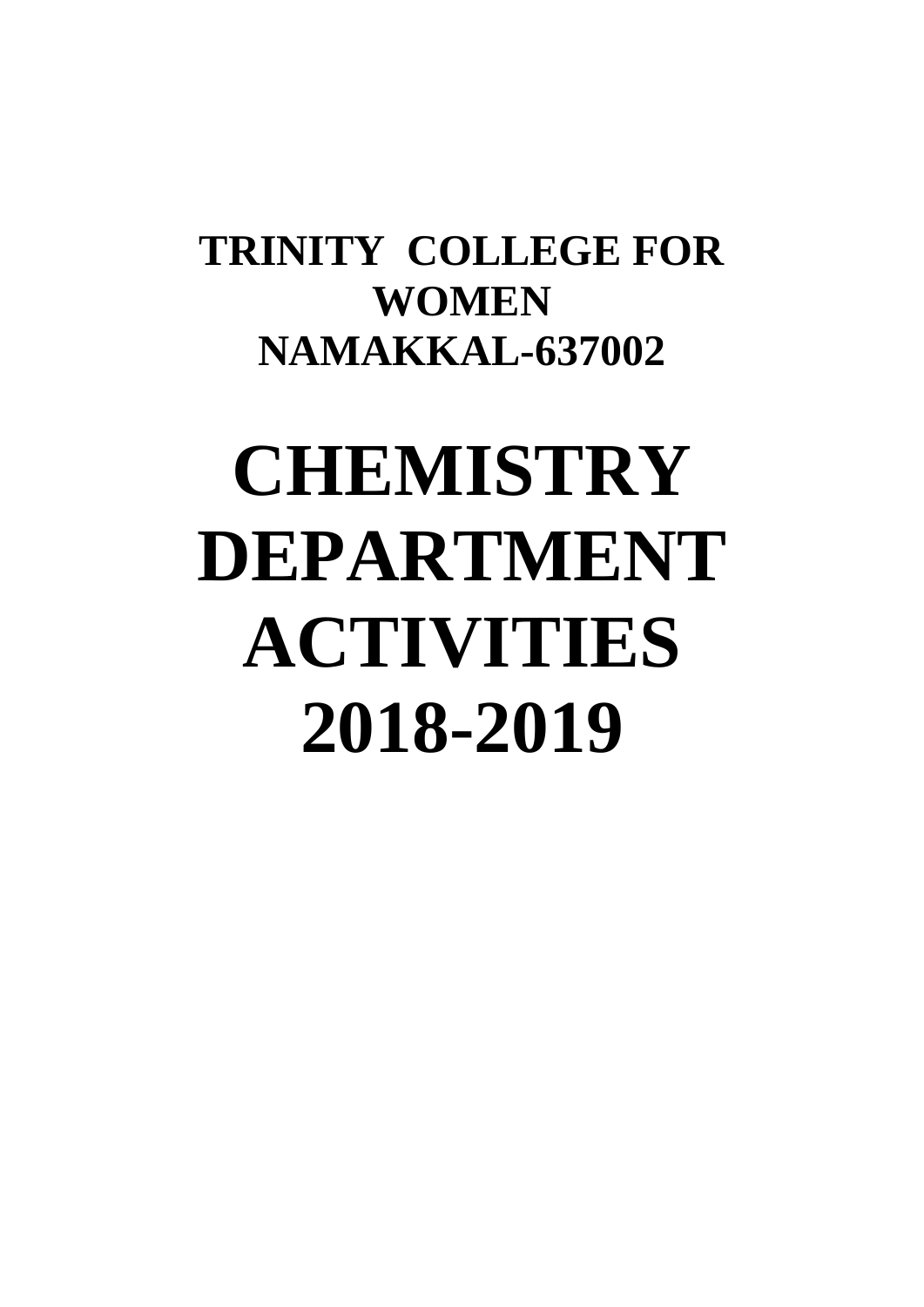## TRINITY COLLEGE FOR WOMEN, NAMAKKAL

### **ASSOCIATION OF CHEMISTRY**

Awareness Event on Pharmalogical chemistry &Psychological Awareness for Adults

DATE: 04.01.19

**TIME: 2.00 P.M** 

VENUE: MINI CONFERENCE HALL

#### **AGENDA**

| Prayer Song                 | Tamil Thai Vazhuthu                                                                                                           |
|-----------------------------|-------------------------------------------------------------------------------------------------------------------------------|
| <b>Welcome Address</b>      | Dr. M. R. Lakshiminarayanan, Ph.D.,<br>Principal,                                                                             |
| <b>Felicitation Address</b> | Er. K. Nallusamy, B.E., (Agri.Engg,)<br>Secretary,                                                                            |
| <b>Presidential Address</b> | Mr. P. K. Sengodan,<br>Chairman,                                                                                              |
| Introduction of Chief Guest | Mrs. N. Thangamani, M.Sc., M.Phil., B.Ed,<br>HOD, Department of Chemistry,                                                    |
| <b>Special Address</b>      | Dr. M. Tamilselvi MBBS., MD. (Psychiatry)<br>Assistant Surgeon, Namakkal Government<br>Headquarters Hospital, Namakkal-637001 |
| <b>Feedback Session</b>     |                                                                                                                               |
| Vote of thanks              | Ms. P. Keerthana,<br>III B.Sc., Chemistry, Dept. Secretary                                                                    |
| National Anthem             |                                                                                                                               |
|                             |                                                                                                                               |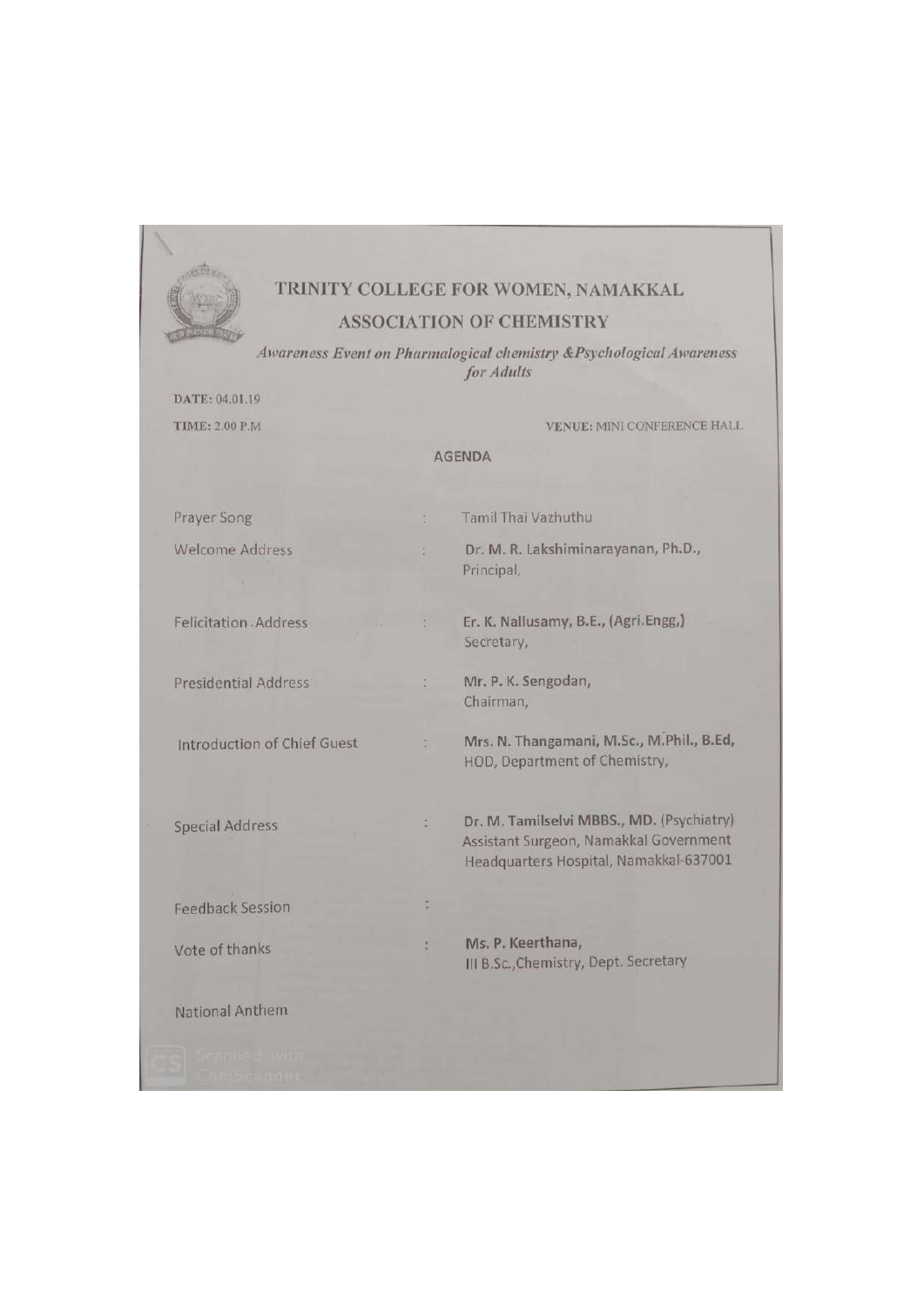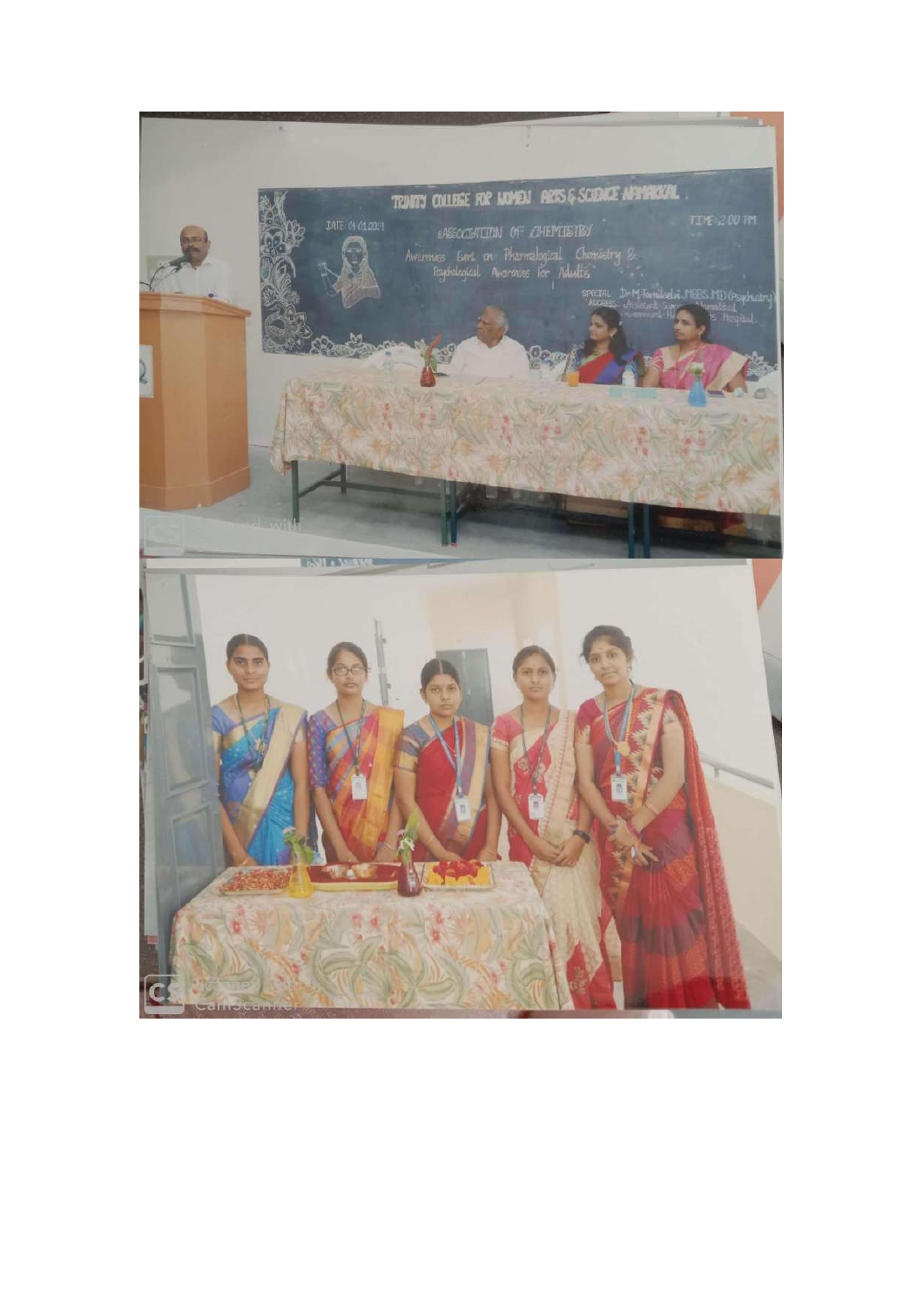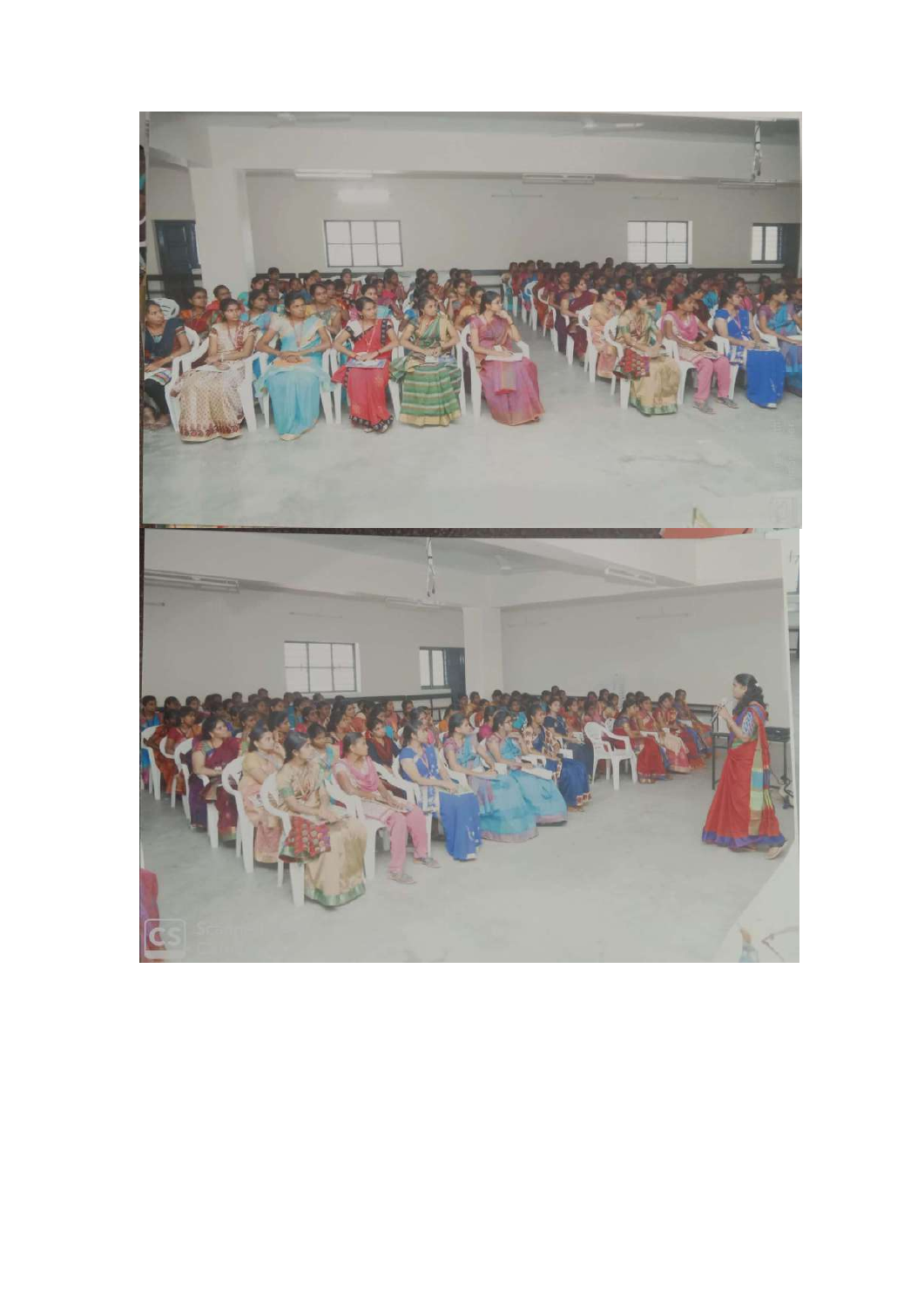